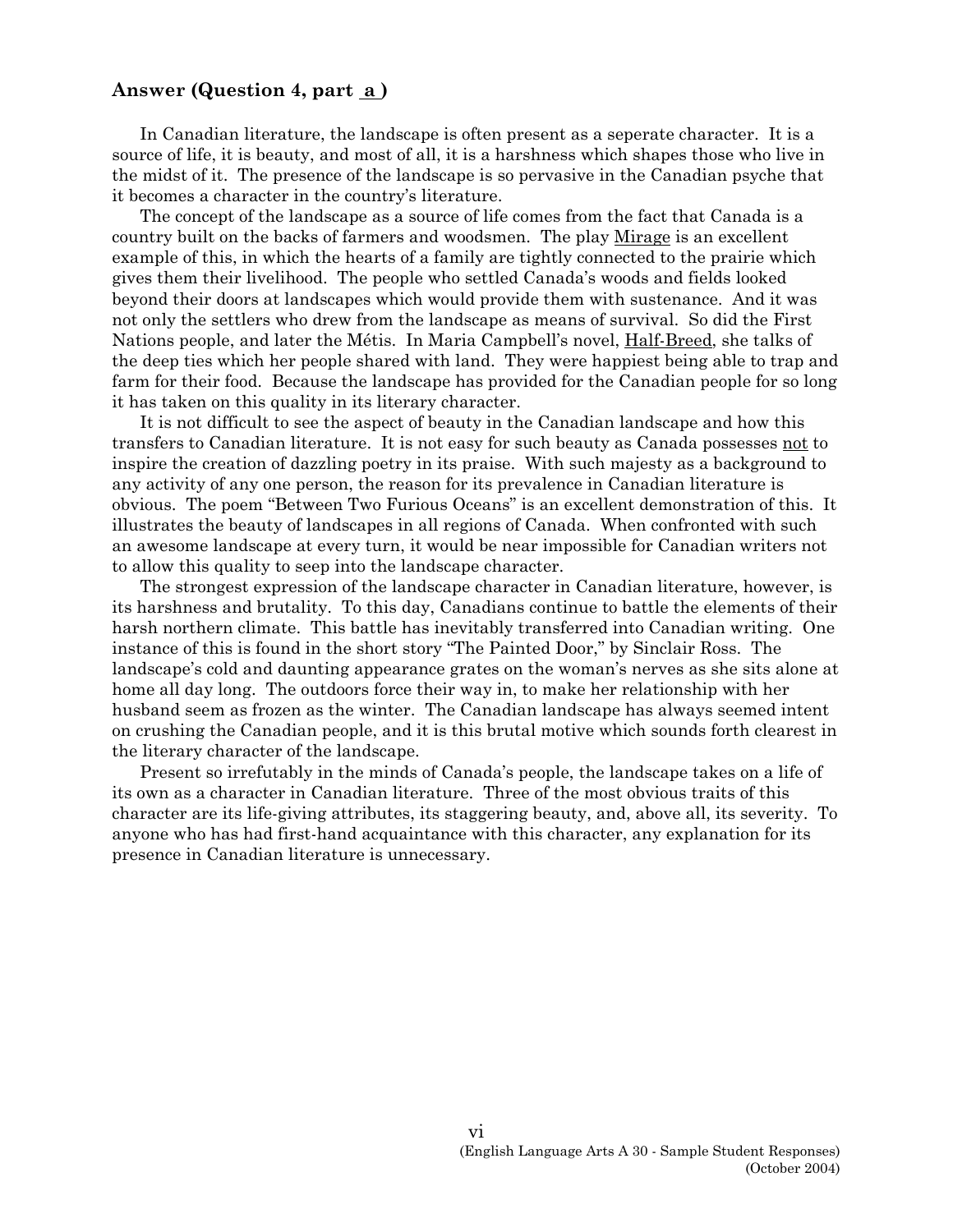## $\textbf{Market Comments:} \text{Level 5 or } \frac{23}{25}$

 $\frac{9}{10}$ **Content** 

- writing has a strong focus
- good understanding of topic
- ideas are insightful and well supported

#### $\frac{5}{5}$ **Organization**

- evidence of planning
- introduction and conclusion solid
- ideas progress logically

# $\frac{5}{5}$

- writer's voice and tone maintain the reader's interest
- use of effective diction and syntax

#### $\frac{4}{5}$ Mechanics

**Style** 

- the few mechanical errors do not impede communication
- writing demonstrates a solid control of the conventions of language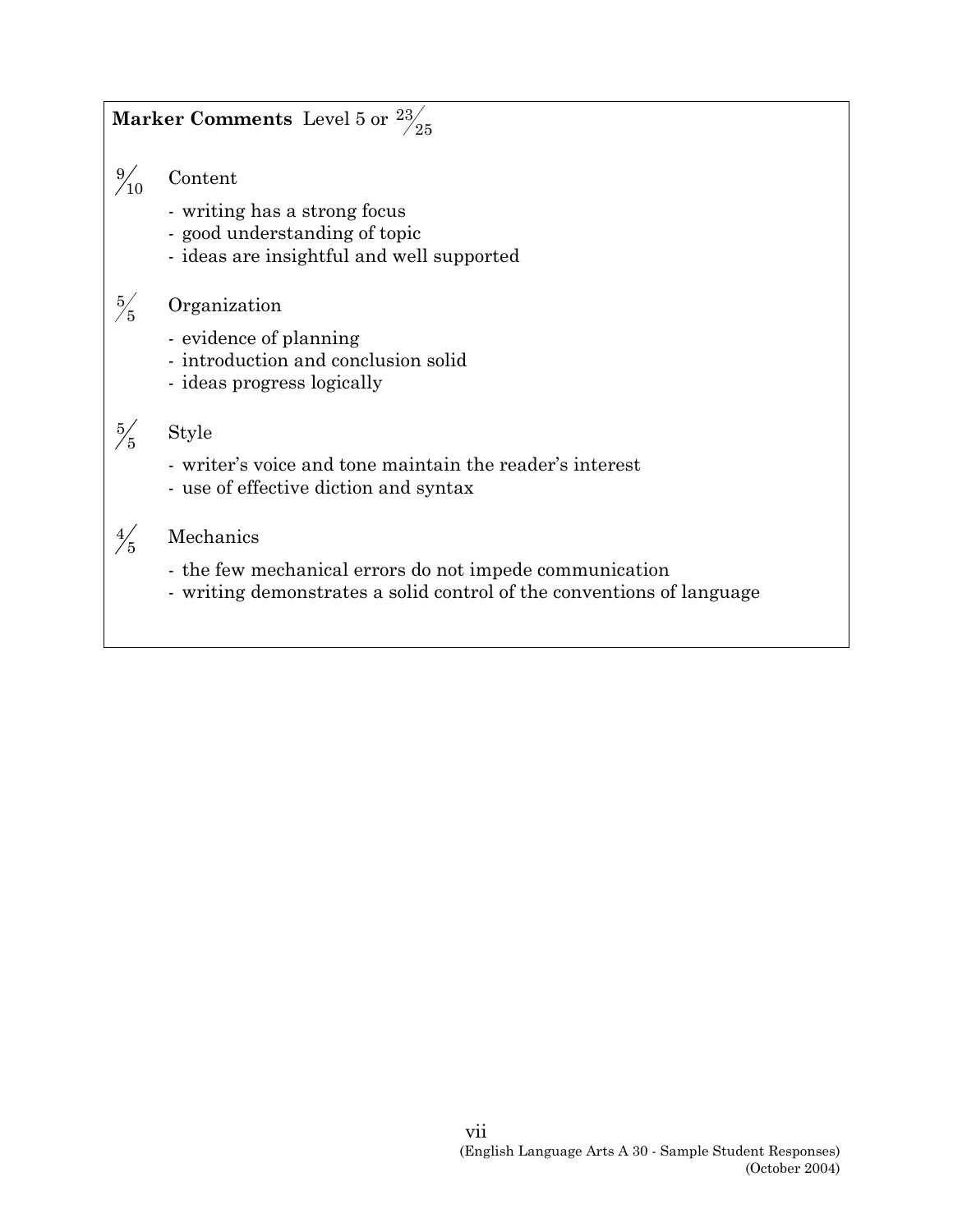## **Question #4**

### **Student #2:**

**PLANNING** "Content: Thought and Detail" and "Organization" form a large part of the mark for this question. Space is provided here for your initial planning. You may wish to use this space to explore and organize your ideas before you write your essay. Characters in Canadian literature are aften in conflict with themselves in their struggle to succeed. Support this otatement. 3 références I Long. The Apprenticeship of Duddy Knowitz. 1 Shouter-The damp at Noon-Sindair Ross 1 Cther - Alice Strace - Margaret Atuscod (?) Simon de la compte de la concerne de la compte de la compte de la partie de la compte de la compte de la compte de la compte de la compte de la compte de la compte de la compte de la compte de la compte de la compte de la Siruggles Duddy Lany<br>Struggle to Paul + Ellen<br>buy Jard, Paul struggles<br>aut nich, between his<br>conserver, Jard, and Jour<br>Conserver, Jard, and Jour<br>Gemuly t fruinds. for this wife.  $1$  Introv Anace Etrace Marks HipLamp shuggles with 3 Strace the demons 24 Duddy and conflict,  $5$  Concl. mying to conclusion. Poi dispose Sinoples to getting and The sand. of prison rengages hun Fighting 4 un aconflict to win t from the decirity Fighting H Land

viii (English Language Arts A 30 - Sample Student Responses) (October 2004)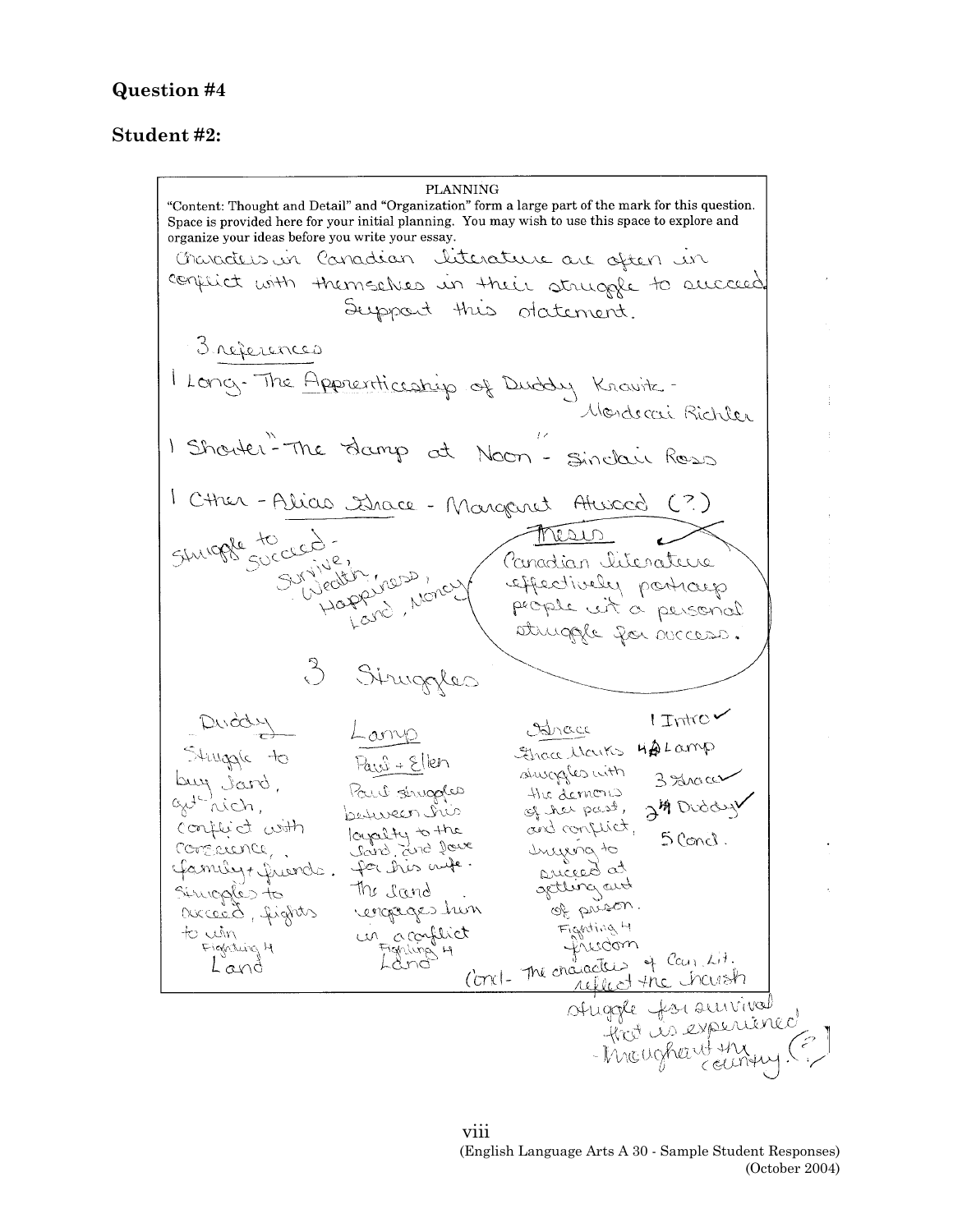### Answer (Question 4, part <u>b</u>)

Canada is a country harsh in climate, landscape, and people. The writers of this country depict characters in various kinds of conflicts. Canadian literature effectively portrays people in a personal and internal struggle for success.

Success and failure is the central theme to Mordecai Richler's classic novel, The Apprenticeship of Duddy Kravitz. The main character, Duddy, is a scheming antihero, struggling throughout the novel to own a large parcel of land. He is constantly seeking the key to wealth, and is willing to do almost anything in order to achieve his goals. Duddy experiences deep personal conflict when presented with the opportunity to cheat and steal from a friend. He later takes this opportunity, and succeeds in owning the coveted land, but at a price to his conscience. The will to succeed overcomes Duddy Kravitz's conflict between good and evil.

Grace Marks is another character that experiences a personal conflict of good and evil. The main character of Alias Grace, by Margaret Atwood, Grace struggles for her own personal freedom and success, after being convicted of a crime she did not consciously commit. Grace struggles with the confusion that arises from a multiple-personality disorder. With the help of a psychiatrist, she slowly pieces together the events of her twisted past. When it is finally determined the Grace was clinically insane when she committed her crime, she experiences the success of freedom and justice. The story of Grace Marks is an accurate example of personal triumph over a harsh environment and society.

The characters portrayed in "The Lamp at Noon," by Sinclair Ross, are engaged in a fierce struggle for their livelihood. The main characters in this short story, Paul and Ellen, are fighting to survive life on a farm during the Great Depression. Paul struggles with his love for the land, and stubbornly holds on to his only known way of life, despite all hardships. He holds so much faith in his farmland that "... it had not yet occurred to him that he might or should abandon the land." (S. Ross). Paul's personal conflict is a battle between the guaranteed success of a city job, or the deep, personal success of a healthy crop. Paul's struggle with a harsh environment is a moving example of deep mental conflict.

Each of these Canadian pieces portray their characters in a struggle for success. Each main character must deal with a personal struggle for success, despite harsh landscape and environment. The people depicted in Canadian literature accurately reflect the conflict and struggle experienced throughout Canada.